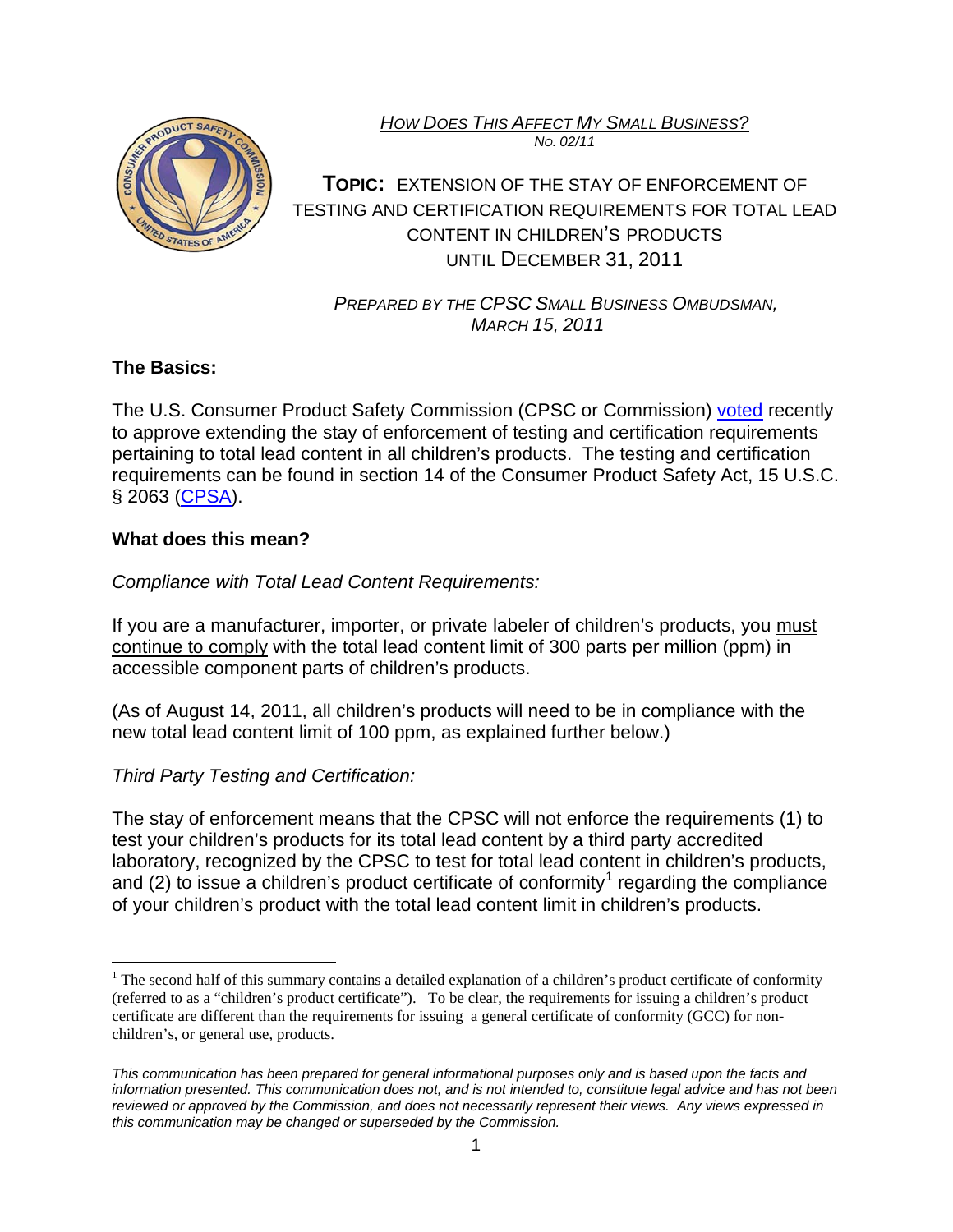#### **What are the limits on total lead content in children's products, and where can I find the law?**

Children's products that are designed or intended primarily for use by children 12 years of age or younger cannot contain greater than 300 ppm (0.03 percent) of total lead content in any accessible part.

The Consumer Product Safety Improvement Act of 2008 [\(CPSIA\)](http://www.cpsc.gov/cpsia.pdf) (Public Law 110-314) lowers the amount of total lead content permissible in children's products from 300 ppm to 100 ppm, effective August 14, 2011, unless the CPSC determines that such a limit is not technologically feasible<sup>[2](#page-1-1)</sup> for certain products or product categories.<sup>[3](#page-1-2)</sup> The new limit will apply regardless of when a children's product was manufactured.

You can find the law in section 101 of the [CPSIA](http://www.cpsc.gov/cpsia.pdf) and section 2(q)(1) of the Federal Hazardous Substances Act, 15 U.S.C. § 1261(q)(1) [\(FHSA\)](http://www.cpsc.gov/businfo/fhsa.pdf).

### **When will the stay of enforcement of third party testing and certification requirements for total lead content in all children's products be lifted?**

The Commission's extension of the stay of enforcement of the requirement to third party test and issue a certificate for total lead content in children's products will expire on December 31, 2011. In other words, on that date, you are required to issue a children's product certificate, based upon third party testing from a CPSC recognized laboratory, to retailers and distributors, and, upon request, to the CPSC for children's products imported or distributed in commerce on or after that date.

Furthermore, you should remember that on August 14, 2011, the total lead content limits for children's products will be lowered from 300 ppm to 100 ppm, as discussed above.

The Commission's recent action in extending the stay of enforcement for testing and certification may save you the cost of testing your products twice (to each lead level separately) because the Commission will make its determination on the technological feasibility of the 100 ppm question before the December 31, 2011, lifting of the stay for total lead content testing and certification requirements.

<span id="page-1-1"></span> $2$  The rulemaking comment period on the technologically feasibility of 100 ppm has closed, and the Commission held a public hearing on February 16, 2011. The written hearing record is currently [open](http://www.regulations.gov/#!documentDetail;D=CPSC-2010-0080-0032) for supplemental written submissions until March 24, 2011.

<span id="page-1-2"></span><span id="page-1-0"></span><sup>&</sup>lt;sup>3</sup> The Commission has not yet determined which, if any, products or product categories may be excluded from the lower lead requirements of 100 ppm. Absent a specific determination by the Commission, your product will have to comply with the new limits on August 14, 2011 and you should begin planning accordingly now.

*This communication has been prepared for general informational purposes only and is based upon the facts and information presented. This communication does not, and is not intended to, constitute legal advice and has not been reviewed or approved by the Commission, and does not necessarily represent their views. Any views expressed in this communication may be changed or superseded by the Commission.*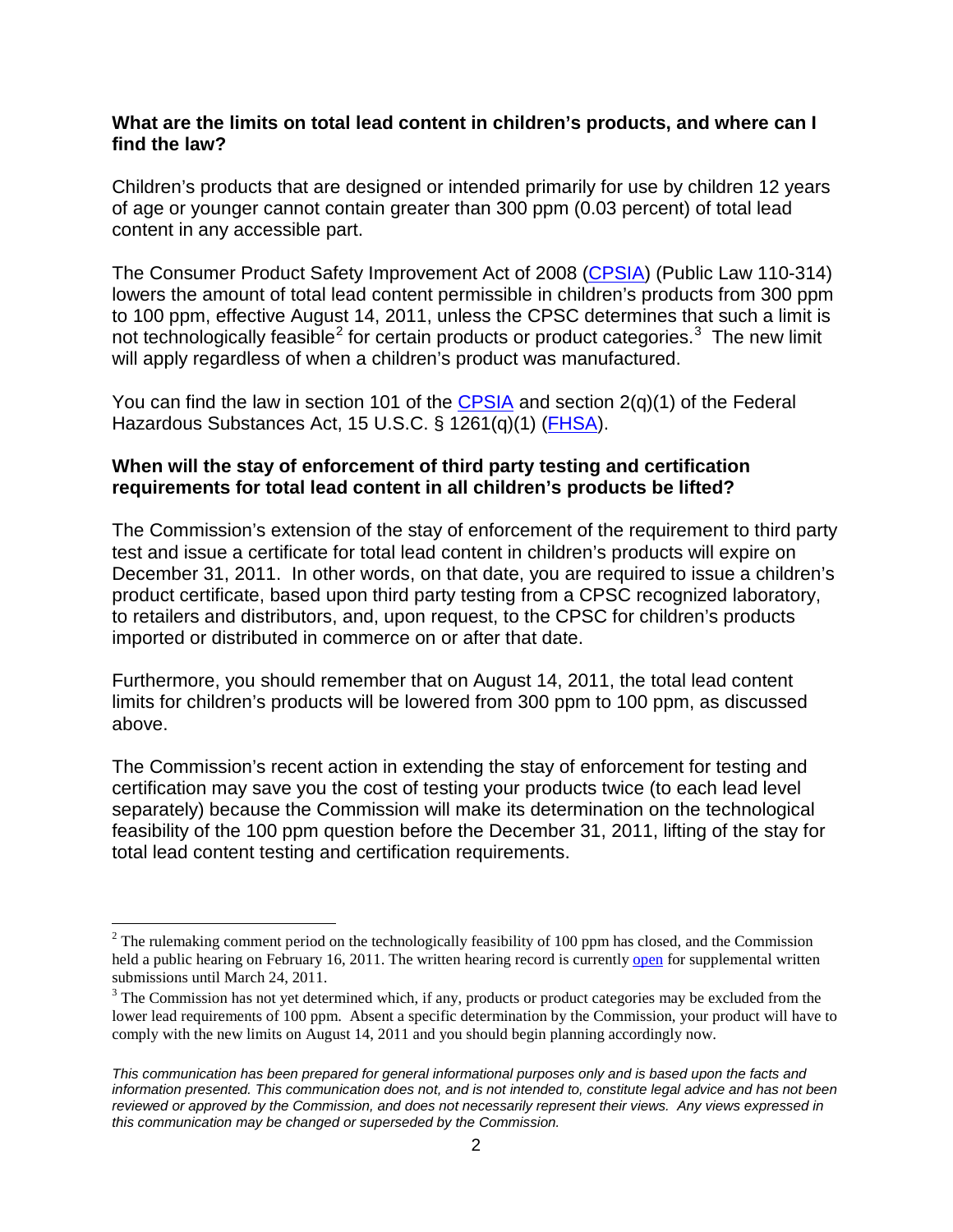During this time period, we encourage you to prepare for the eventual lifting of this stay of enforcement and for the further lowering of the total lead limit to 100 ppm on August 14, 2011. For example, you might want to:

- examine and question those in your supply chain to ensure that they are providing materials and components that do not exceed the total lead limits of 300 ppm (and 100 ppm);
- educate your suppliers to make sure they understand and adhere to your specifications;
- find third party laboratories recognized by the CPSC for total lead content testing; and/or
- enter into testing agreements with those laboratories.

Remember that when this stay of enforcement lifts on December 31, 2011, you will be required to third party test and issue a children's product certificate to the *100 ppm limit* for total lead content, unless the Commission exempts your product or product category.

### **Will this stay of enforcement of testing and certification requirements for total lead content in all children's products be lifted automatically on December 31, 2011?**

Yes.

## **What are my current responsibilities?**

If you are a manufacturer, importer, or private labeler of children's products, I want to underscore that all of your children's products currently MUST comply with the 300 ppm limit on total lead content. (On August 14, 2011, your children's products will be required to comply with the new 100 ppm limit on total lead content.)

The Commission's action only delays the Commission's enforcement of the requirement to have your children's product tested by a CPSC recognized third party laboratory and to issue a certificate of conformity regarding your children's product's compliance with the limits on total lead content.

*This communication has been prepared for general informational purposes only and is based upon the facts and information presented. This communication does not, and is not intended to, constitute legal advice and has not been reviewed or approved by the Commission, and does not necessarily represent their views. Any views expressed in this communication may be changed or superseded by the Commission.*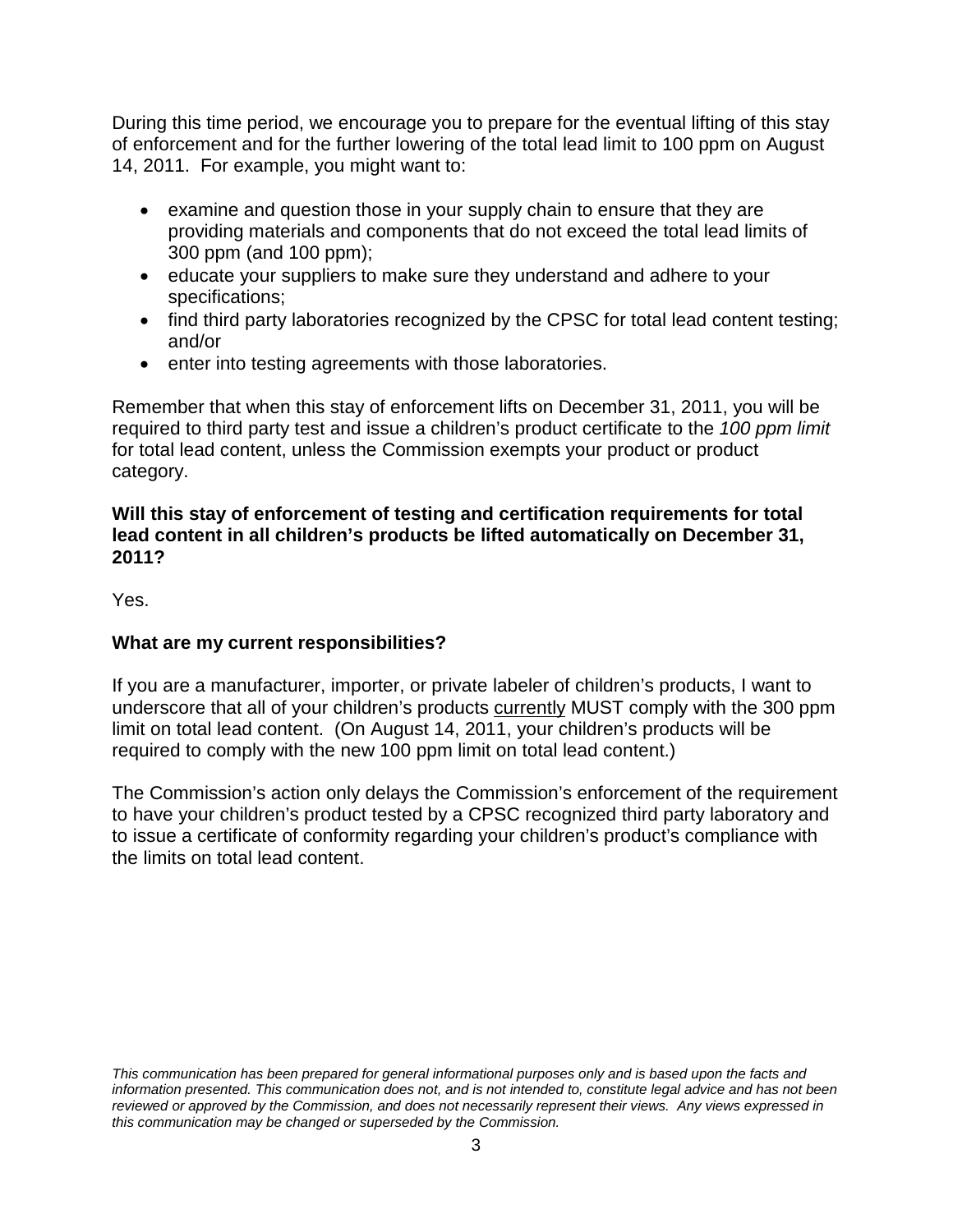#### **Are there other testing and certification requirements for children's products currently in effect?**

Yes, all manufacturers, importers, or private labelers of children's products (including children's jewelry) must currently third party test  $4$  and certify that their products are in compliance with the requirements currently in place for the following:

16 C.F.R. Part 1303, Ban of Lead-Containing Paint and Certain Consumer Products Bearing Lead-Containing Paint for Toys and Other Articles Intended for Children in Excess of 0.009% (90 ppm.)

16 C.F.R. Part 1501, Ban on Small Parts for Toys and Other Articles Intended for Children under 3 Years of Age which Present Choking, Aspiration, or Ingestion Hazards.

Sec. 101 of the Consumer Product Safety Improvement Act of 2008, Pub. L. No. 110-314 (August 14, 2008) (CPSIA), Ban on Total Lead Content in Children's Jewelry in Excess of 300 ppm in Children's Products.

In addition, there are many additional mandatory children's product safety rules and regulations in effect for particular products and you must check to see whether those product safety rules currently require third party testing and certification. See the answer immediately below to determine whether your children's product is subject to additional requirements and whether third party testing and certification is currently required.

If the CPSC's Office of Compliance determines that your company: (1) is not in compliance with the total lead limits or (2) is not in compliance or failed to test and certify to the lead in paint ban, the small parts ban, or any other mandatory children's product safety rule in effect for your particular children's product, then your company may face serious civil penalties, asset forfeiture, or even criminal penalties.

### **How can I determine if my product is subject to a mandatory regulation, rule, ban, or standard?**

Click [here](http://www.cpsc.gov/about/cpsia/reqstay.html) to view the list of requirements for which third party testing and certification is required. Note the effective date for third party testing and certification next to each requirement.

<sup>&</sup>lt;sup>4</sup> The second half of this FAQ contains a detailed explanation of the exact requirements for third party testing and how to locate a third party laboratory recognized by the CPSC.

*This communication has been prepared for general informational purposes only and is based upon the facts and information presented. This communication does not, and is not intended to, constitute legal advice and has not been reviewed or approved by the Commission, and does not necessarily represent their views. Any views expressed in this communication may be changed or superseded by the Commission.*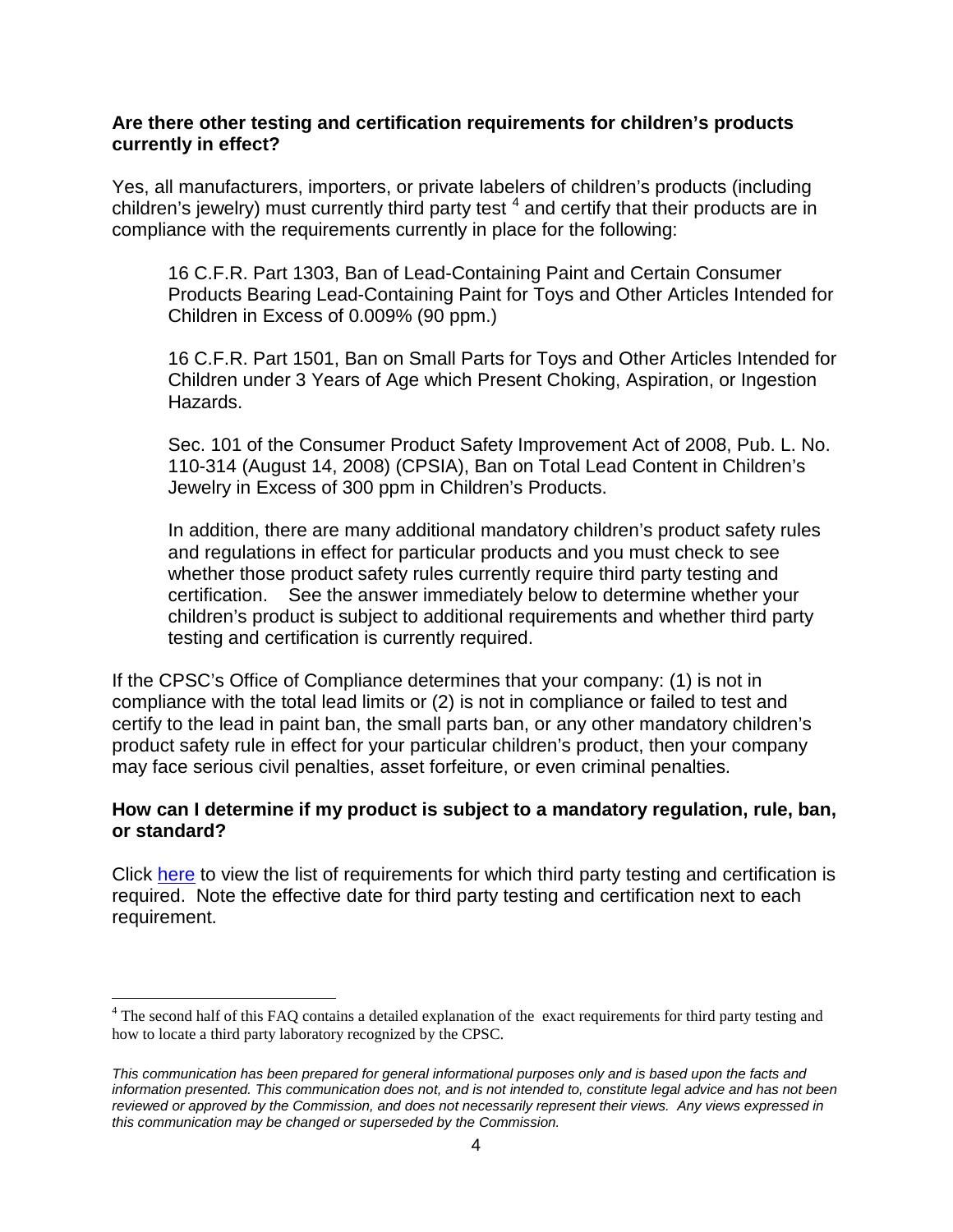Again, I want to emphasize that even if third party testing and certification is not yet required for the regulation associated with your children's product, compliance with the underlying requirement itself is *always* required.

## **I manufacture, import, or private label toys. Are these all of my regulatory requirements?**

No. If you make toys, you are also subject to additional requirements that are beyond the scope of this summary.

### **How does this stay affect third party testing and certification for total lead content for children's jewelry?**

Manufacturers, importers, or private labelers of children's jewelry currently must third party test and provide children's product certificates for the underlying total lead content (300 ppm) and the lead in paint (90 ppm) requirements for children's products. This stay has no effect on those requirements.

### **Are there exemptions and exceptions to the third party testing and certification requirements of the total lead content ban?**

Yes. Those determinations, exemptions, and exceptions to the total lead content ban are beyond the scope of this summary. However, the Commission will not be enforcing third party testing and certification for total lead content until December 31, 2011.

## **What is third party testing?**

Third party testing means testing performed by a third party, accredited laboratory that the CPSC has recognized to perform the specific tests for each children's product safety rule. (In this case, the children's product safety rule is the limit on total lead content in children's products.) All children's products are required to undergo third party testing.

A single children's product may be required to undergo multiple third party tests to ensure compliance with many different regulatory requirements. Accordingly, to save costs, you should choose your laboratory carefully and you may want to identify a single laboratory that the CPSC has recognized as qualified in all of the tests that you will need to certify that your children's product is compliant. Otherwise, you may need to use more than one laboratory to run all the tests required for your children's product.

<span id="page-4-0"></span>*This communication has been prepared for general informational purposes only and is based upon the facts and information presented. This communication does not, and is not intended to, constitute legal advice and has not been reviewed or approved by the Commission, and does not necessarily represent their views. Any views expressed in this communication may be changed or superseded by the Commission.*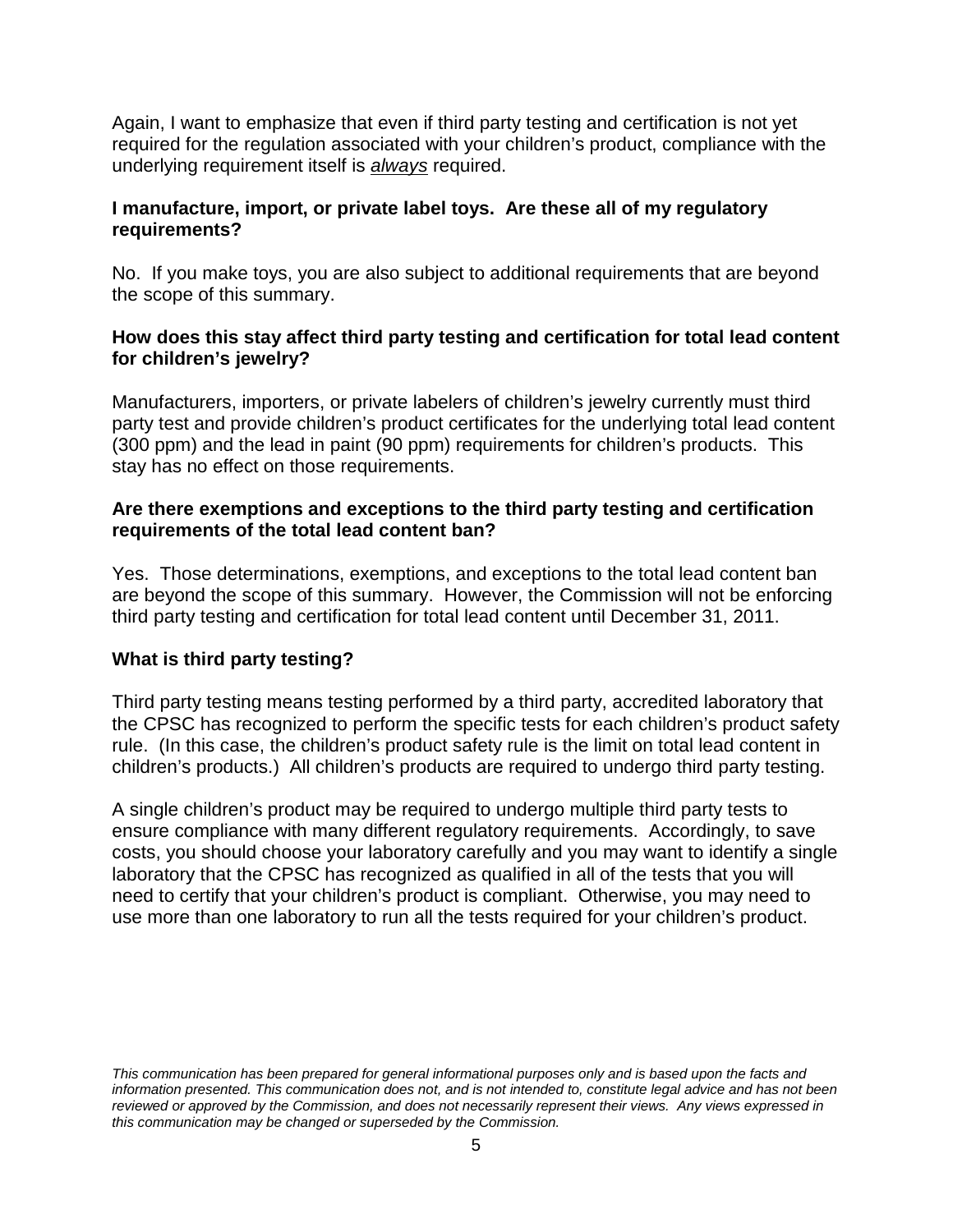### **Where can I find accredited labs that are recognized by the CPSC?**

The list of accredited labs recognized by the CPSC can be found [here.](http://www.cpsc.gov/cgi-bin/labsearch/Default.aspx)

The easiest way to use this page is to scroll to the very bottom, choose your region by highlighting your geographic area, choose your scope by highlighting the requirement (above) for which you need to third party test and certify, and click the "Narrow List" button. You also may search by keyword.

The page will reload and all the CPSC-recognized labs in your designated geographic area will appear in the middle box. You will need to scroll down again to view the updated list of CPSC-recognized labs.

Remember that you may also be required to test and certify to other requirements (see above). Therefore, you will need to run the laboratory search multiple times until you have located a recognized laboratory that can complete all of your testing for you.

Although the stay of enforcement extends the date by which you must third party test and certify, you certainly *may* do so now, and the CPSC has recognized many labs to test to these methods. One reason you may want to test now is for your own assurances that your children's product is in compliance.

The applicable test methods for the ban on total lead content are:<sup>[5](#page-7-0)</sup>

- Lead Content in Children's Metal Jewelry, Standard Operating Procedure for Determining Total Lead (Pb) in Metal Children's Products (including Children's Metal Jewelry), Revision June 21, 2010, [Test Method CPSC-CH-E1001-08.1](http://www.cpsc.gov/about/cpsia/CPSC-CH-E1001-08_1.pdf) (effective date when third party testing is required: 03/23/2009);
- Lead Content in Children's Metal Products, Standard Operating Procedure for Determining Total Lead (Pb) in Metal Children's Products, Revision June 21, 2010, [Test Method CPSC-CH-E1001-08.1](http://www.cpsc.gov/about/cpsia/CPSC-CH-E1001-08_1.pdf) (effective date when third party testing is required:12/31/2011); and
- Lead Content in Children's Non-Metal Products, Standard Operating Procedure for Determining Total Lead (Pb) in Non-Metal Children's Products, Revision June 21, 2010, [Test Method CPSC-CH-E1002-08.1,](http://www.cpsc.gov/about/cpsia/CPSC-CH-E1002-08_1.pdf) (effective date when third party testing is required:12/31/2011).

 $<sup>5</sup>$  The CPSC also continues to recognize third party laboratories that are approved to use the prior versions of these</sup> test methods.

*This communication has been prepared for general informational purposes only and is based upon the facts and information presented. This communication does not, and is not intended to, constitute legal advice and has not been reviewed or approved by the Commission, and does not necessarily represent their views. Any views expressed in this communication may be changed or superseded by the Commission.*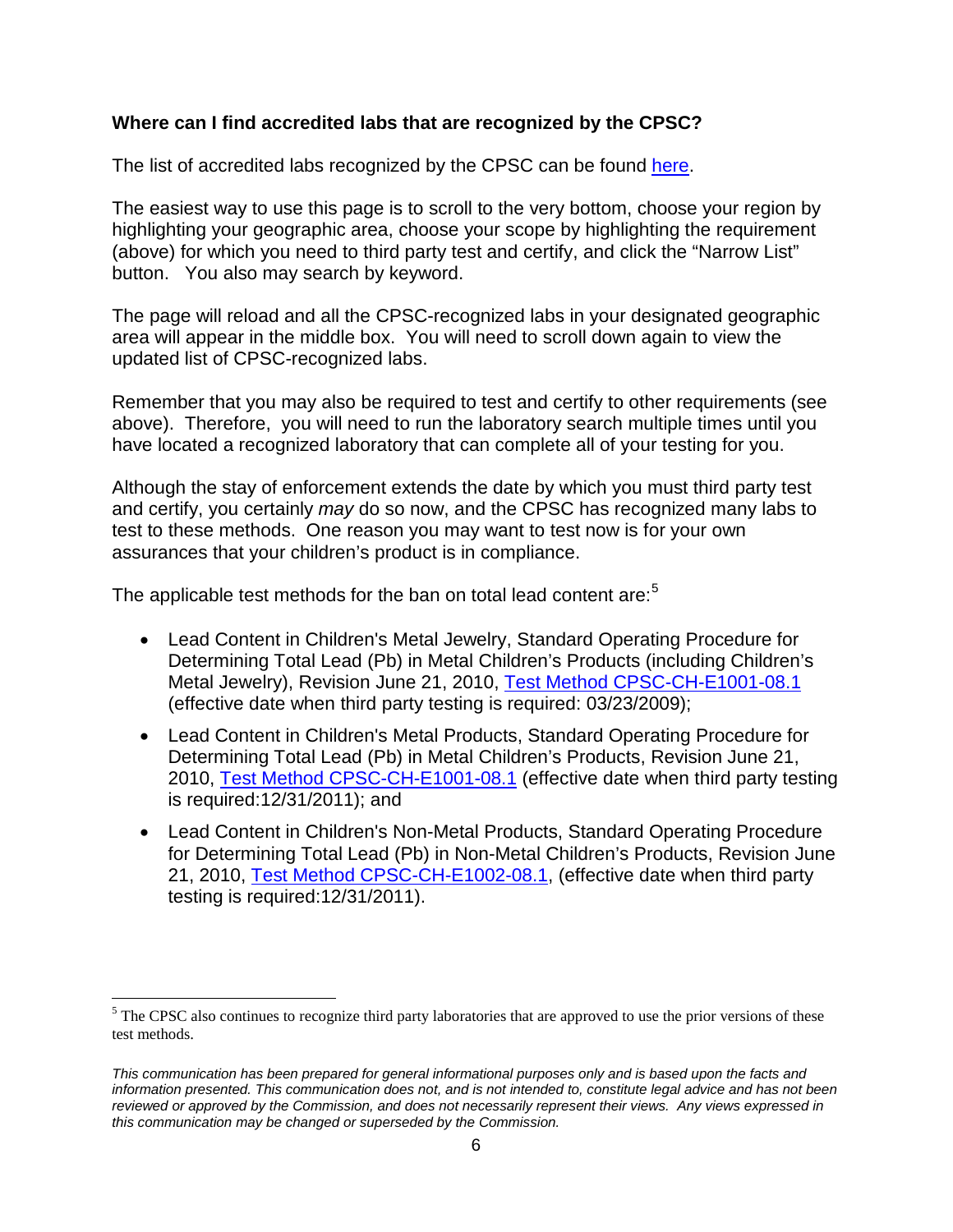#### **I recognize that the Commission will not be enforcing the requirement to third party test and certify for total lead content until December 31, 2011, but I still do not understand third party testing and certification in general. What is a children's product certificate?**

A children's product certificate is a document which, based upon the results of third party testing from an accredited laboratory recognized by the CPSC, certifies that the children's product complies with all applicable children's product safety rules enforced by the Commission. The document must specifically list each of the applicable children's product safety rules to which your company is certifying the children's product. For children's products, you are always required to issue a children's product certificate. [6](#page-9-0)

In addition, the children's product certificate must include the manufacturer's, importer's, or private labeler's name, mailing address, telephone number, contact information, the date and time of manufacture, and the date(s) and place(s) where the product was tested by an accredited third party lab recognized by the CPSC to perform the specific test. The complete requirements can be found in section  $14(g)$  of the [CPSA](http://www.cpsc.gov/businfo/cpsa.pdf) at 15 U.S.C. §2063(g).

## **Does the CPSC have a sample children's product certificate?**

Yes. There is a model of how to draft a certificate at:

[http://www.cpsc.gov/about/cpsia/faq/elecertfaq.pdf.](http://www.cpsc.gov/about/cpsia/faq/elecertfaq.pdf) (The model is actually for a general certificate of conformity (GCC) that is used for nonchildren's, or general use, products. However, the same principles apply and the model includes a location to list the third party testing laboratory.)

You are not required to, but you may copy the layout and title the document: "Children's Product Certificate of Conformity" and include the details pertinent to your product; or, if you prefer, you may create your own form, as long as it captures all of the requirements of section 14(g) of the Consumer Product Safety Act.

 $6$  The only exception is the situation where your product is wholly comprised of component parts that satisfy the Commission's determinations on lead content in [16 C.F.R. §1500.91.](http://edocket.access.gpo.gov/cfr_2010/janqtr/pdf/16cfr1500.91.pdf)

*This communication has been prepared for general informational purposes only and is based upon the facts and information presented. This communication does not, and is not intended to, constitute legal advice and has not been reviewed or approved by the Commission, and does not necessarily represent their views. Any views expressed in this communication may be changed or superseded by the Commission.*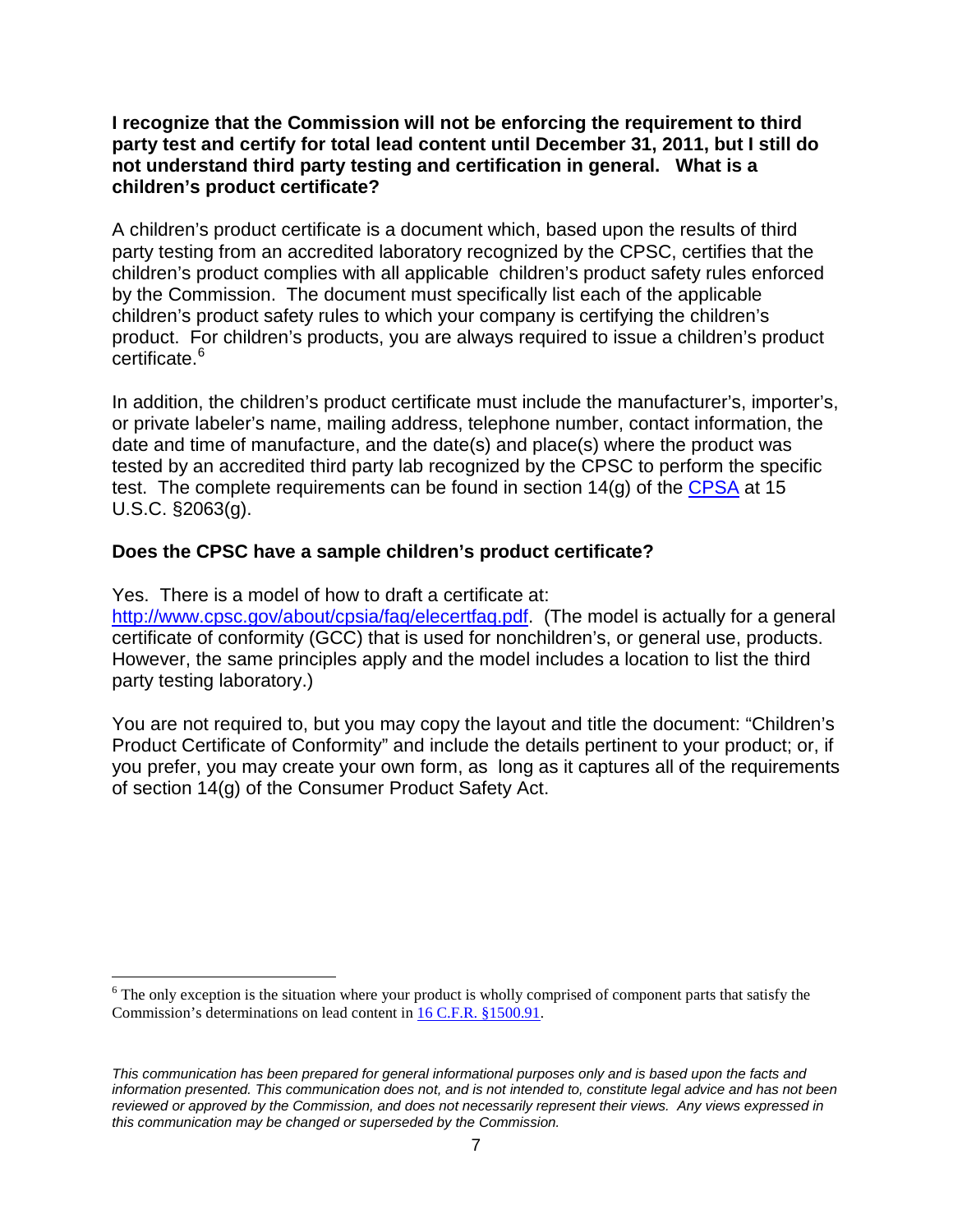### **Can one children's product certificate certify that the product complies with multiple children's product safety rules?**

Yes. For example, if you are certifying that your product is in compliance with the bans on lead in paint, small parts, and other applicable regulations, then Part 2 of your certificate would read as follows:

16 C.F.R. Part 1303, Ban of Lead-Containing Paint and Certain Consumer Products Bearing Lead-Containing Paint for Toys and Other Articles Intended for Children.

16 CFR Part 1501, Small Parts Ban for Toys and Other Articles Intended for Children under 3 Years of Age which Present Choking, Aspiration, or Ingestion Hazards.

If your product is subject to an additional mandatory regulation, rule, ban, or standard for which third party testing and certification currently is required, then you would include the citation to that regulation, rule, ban, or standard as well.

*Note: Effective 12/31/11, you will also be required to third party test and certify for the for the total lead content of the children's product:*

Sec. 101 of the Consumer Product Safety Improvement Act of 2008, Pub. L. No. 110-314 (August 14, 2008) (CPSIA), Ban on Total Lead Content in Children's Products in Excess of 300 ppm in Children's Products.

### **Who must issue the certificate?**

Under the Commission's [rule](http://www.cpsc.gov/businfo/frnotices/fr09/certification.pdf) on certificates of conformity, the certificate must be issued by the importer for products manufactured overseas. The certificate must be issued by the U.S. manufacturer for products manufactured domestically.

### **To whom must I provide my children's product certificate?**

If you are an importer or U.S. manufacturer, you must "furnish" the children's product certificate to your distributors and retailers. The Commission's rule states that the requirement to "furnish" the certificate is satisfied if the importer or U.S. manufacturer provides its distributors and retailers a reasonable means to access the certificate. You can provide the actual hard copy of the certificate to your distributors and retailers, or you could provide a dedicated website with that specific certificate on your invoice. (See the answer addressing electronic certificates below.)

<span id="page-7-0"></span>*This communication has been prepared for general informational purposes only and is based upon the facts and information presented. This communication does not, and is not intended to, constitute legal advice and has not been reviewed or approved by the Commission, and does not necessarily represent their views. Any views expressed in this communication may be changed or superseded by the Commission.*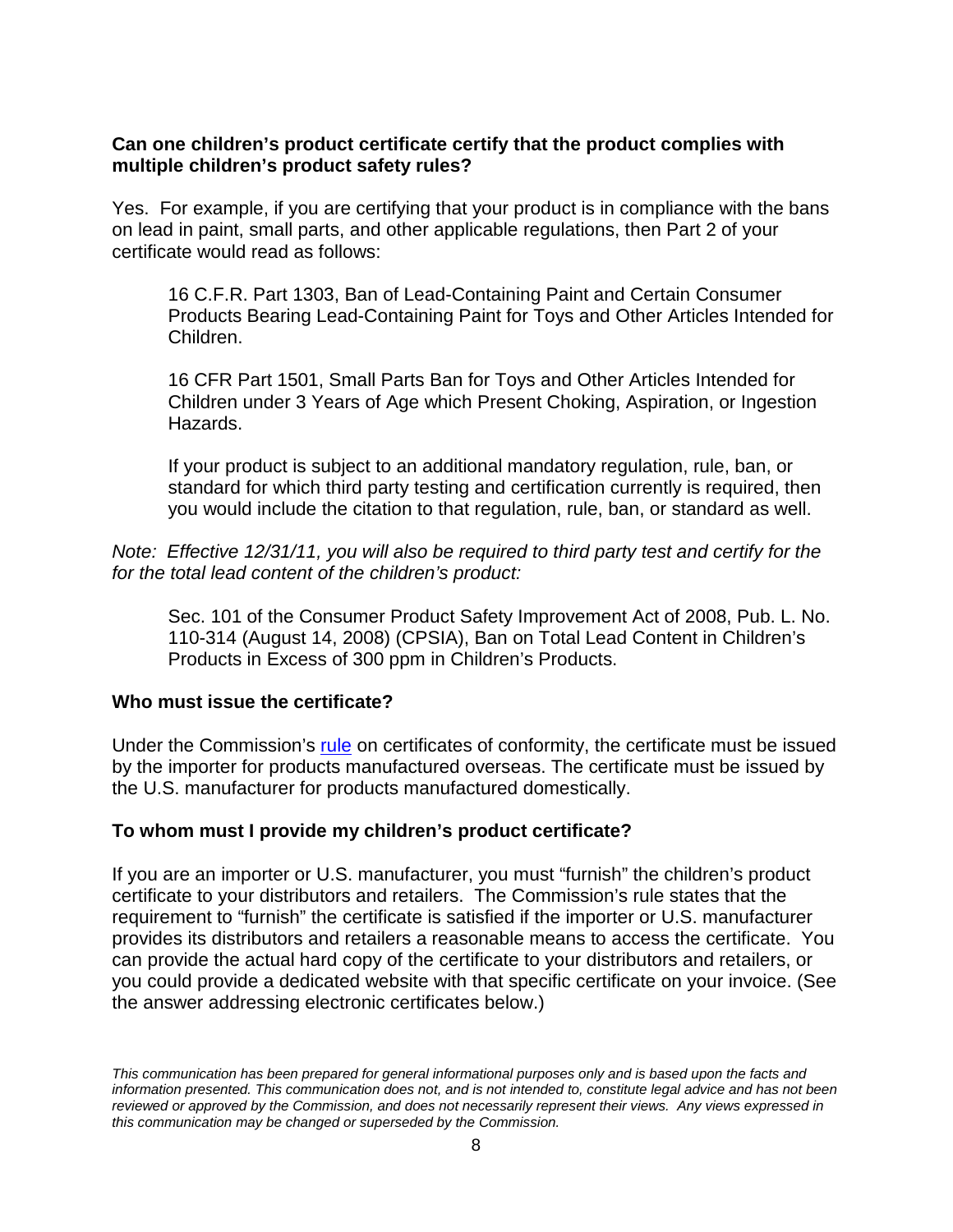Additionally, federal law requires you to provide a copy of the certificate to the CPSC and to the Commissioner of Customs upon request.

#### **Where must I file these certificates?**

A certificate does not have to be filed with the government. As noted above, the certificate must "accompany" the product shipment, and be "furnished" to distributors and retailers, and, upon request, to the CPSC and to the Commissioner of Customs.

#### **On what does my certification have to be based?**

The certificate must be based on tests of samples of each product conducted by an accredited, third party laboratory that the CPSC has recognized to perform each specific test method.

#### **Once I have tested and certified that my children's products are in compliance with the applicable requirements, how often must I retest and certify my product?**

At present, the Commission has not issued a final rule on testing and certification to answer this question, although the Commission expects to do so this calendar year. Currently, if a children's product is subject to a children's product safety rule, then it is subject to the third party testing requirement to show that the children's product complies with the children's product safety rule(s). The manufacturer, importer, or private labeler of the children's product must then issue a children's product certificate based on the testing.

Until the Commission issues a final rule on testing and certification, you are not required to retest children's products after the children's products have been third party tested and certified as compliant. However, you must still ensure that your children's product complies with the mandatory regulatory requirements at all times. Any material changes, such as changing the paint used on a children's toy or changing the product's design or manufacturing process, for example, could result in the children's product becoming noncompliant. Although this stay of enforcement means that you need not have your children's product third party tested and certified to the total lead content limits until December 31, 2011, you must continue to third party test and certify to the other requirements described in this document.

### **Do I have to sign the certificate?**

No. You do not have to sign the certificate. The act of issuing the certificate satisfies the new law.

*This communication has been prepared for general informational purposes only and is based upon the facts and information presented. This communication does not, and is not intended to, constitute legal advice and has not been reviewed or approved by the Commission, and does not necessarily represent their views. Any views expressed in this communication may be changed or superseded by the Commission.*